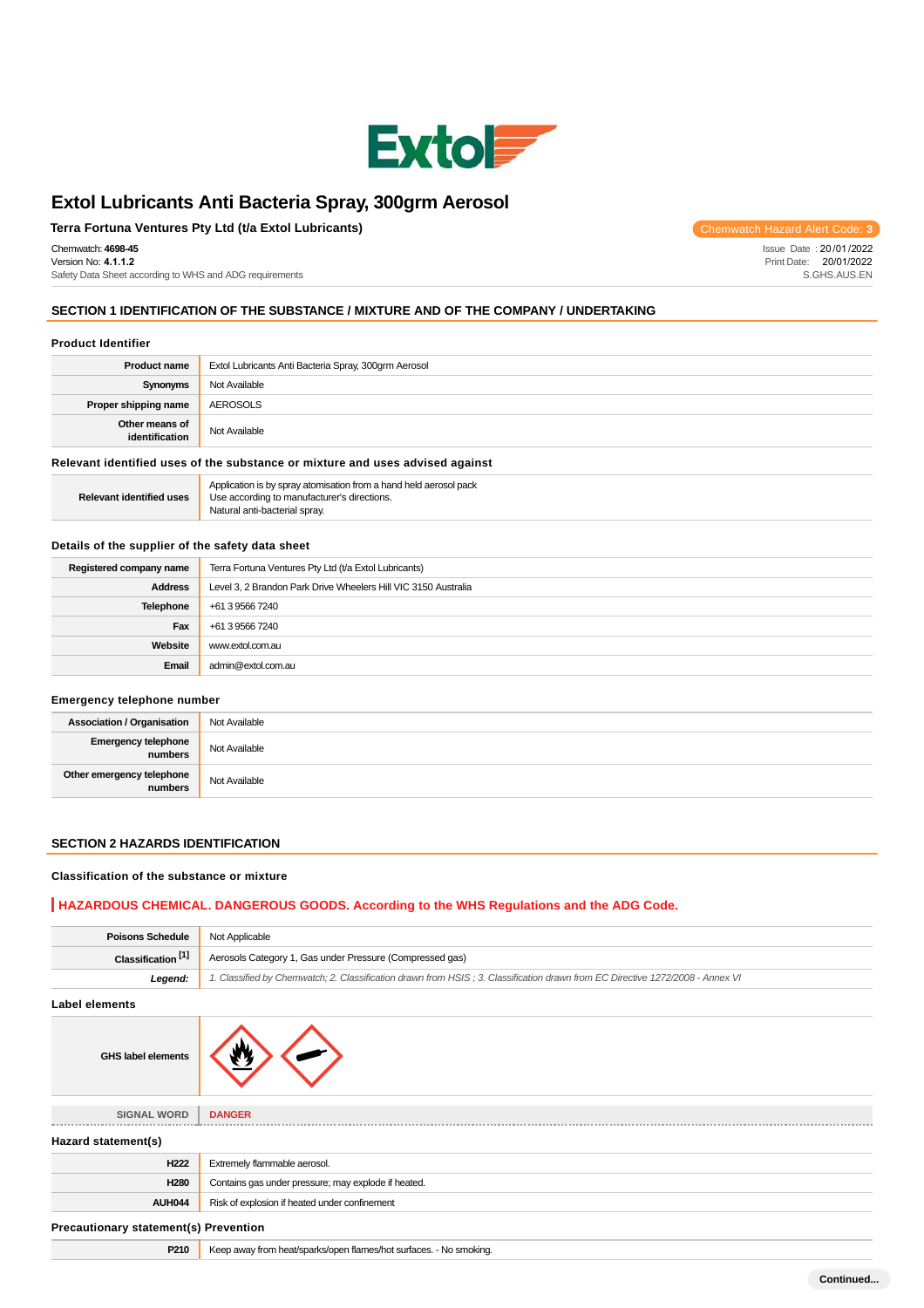| P211                                       | Do not spray on an open flame or other ignition source.       |
|--------------------------------------------|---------------------------------------------------------------|
| P <sub>251</sub>                           | Pressurized container: Do not pierce or burn, even after use. |
|                                            |                                                               |
| <b>Precautionary statement(s) Response</b> |                                                               |
| Not Applicable                             |                                                               |
| <b>Precautionary statement(s) Storage</b>  |                                                               |

| recautionary statements) otorage |                                                                              |
|----------------------------------|------------------------------------------------------------------------------|
| P410+P403                        | Protect from sunlight. Store in a well-ventilated place.                     |
| P410+P412                        | Protect from sunlight. Do not expose to temperatures exceeding 50 °C/122 °F. |
|                                  |                                                                              |

## **Precautionary statement(s) Disposal**

Not Applicable

### **SECTION 3 COMPOSITION / INFORMATION ON INGREDIENTS**

#### **Substances**

See section below for composition of Mixtures

#### **Mixtures**

| <b>CAS No</b> | %[weight] | Name                                       |
|---------------|-----------|--------------------------------------------|
| Not Available | NotSpec.  | alcohol                                    |
| Not Available | NotSpec.  | additives                                  |
| Not Available | NotSpec.  | Ingredients determined not to be hazardous |
| 68476-85-7.   | NotSpec.  | hydrocarbon propellant                     |

## **SECTION 4 FIRST AID MEASURES**

## **Description of first aid measures**

| <b>Eye Contact</b>  | If aerosols come in contact with the eyes:<br>In mediately hold the eyelids apart and flush the eye continuously for at least 15 minutes with fresh running water.<br>Ensure complete irrigation of the eye by keeping eyelids apart and away from eye and moving the eyelids by occasionally lifting the upper and lower lids.<br>Transport to hospital or doctor without delay.<br>► Removal of contact lenses after an eye injury should only be undertaken by skilled personnel.                                                          |
|---------------------|-----------------------------------------------------------------------------------------------------------------------------------------------------------------------------------------------------------------------------------------------------------------------------------------------------------------------------------------------------------------------------------------------------------------------------------------------------------------------------------------------------------------------------------------------|
| <b>Skin Contact</b> | If solids or aerosol mists are deposited upon the skin:<br>Flush skin and hair with running water (and soap if available).<br>▶ Remove any adhering solids with industrial skin cleansing cream.<br>DO NOT use solvents.<br>$\blacktriangleright$ Seek medical attention in the event of irritation.                                                                                                                                                                                                                                          |
| <b>Inhalation</b>   | If aerosols, fumes or combustion products are inhaled:<br>$\triangleright$ Remove to fresh air.<br>Lay patient down. Keep warm and rested.<br>▶ Prostheses such as false teeth, which may block airway, should be removed, where possible, prior to initiating first aid procedures.<br>If breathing is shallow or has stopped, ensure clear airway and apply resuscitation, preferably with a demand valve resuscitator, bag-valve mask device, or<br>pocket mask as trained. Perform CPR if necessary.<br>Transport to hospital, or doctor. |
| Ingestion           | Not considered a normal route of entry.                                                                                                                                                                                                                                                                                                                                                                                                                                                                                                       |

**Indication of any immediate medical attention and special treatment needed**

Treat symptomatically.

### **SECTION 5 FIREFIGHTING MEASURES**

## **Extinguishing media**

**SMALL FIRE:**

- Water spray, dry chemical or CO2 **LARGE FIRE:**
- Water spray or fog.

### **Special hazards arising from the substrate or mixture**

| <b>Fire Incompatibility</b>    | Avoid contamination with oxidising agents i.e. nitrates, oxidising acids, chlorine bleaches, pool chlorine etc. as ignition may result                                                                                                                                                                                                                                                                                                                                                                                                                                                                                                                                                              |  |
|--------------------------------|-----------------------------------------------------------------------------------------------------------------------------------------------------------------------------------------------------------------------------------------------------------------------------------------------------------------------------------------------------------------------------------------------------------------------------------------------------------------------------------------------------------------------------------------------------------------------------------------------------------------------------------------------------------------------------------------------------|--|
| <b>Advice for firefighters</b> |                                                                                                                                                                                                                                                                                                                                                                                                                                                                                                                                                                                                                                                                                                     |  |
| <b>Fire Fighting</b>           | Alert Fire Brigade and tell them location and nature of hazard.<br>$\blacktriangleright$ May be violently or explosively reactive.<br>• Wear breathing apparatus plus protective gloves.<br>► Prevent, by any means available, spillage from entering drains or water course.<br>If safe, switch off electrical equipment until vapour fire hazard removed.<br>• Use water delivered as a fine spray to control fire and cool adjacent area.<br>DO NOT approach containers suspected to be hot.<br>• Cool fire exposed containers with water spray from a protected location.<br>If safe to do so, remove containers from path of fire.<br>Equipment should be thoroughly decontaminated after use. |  |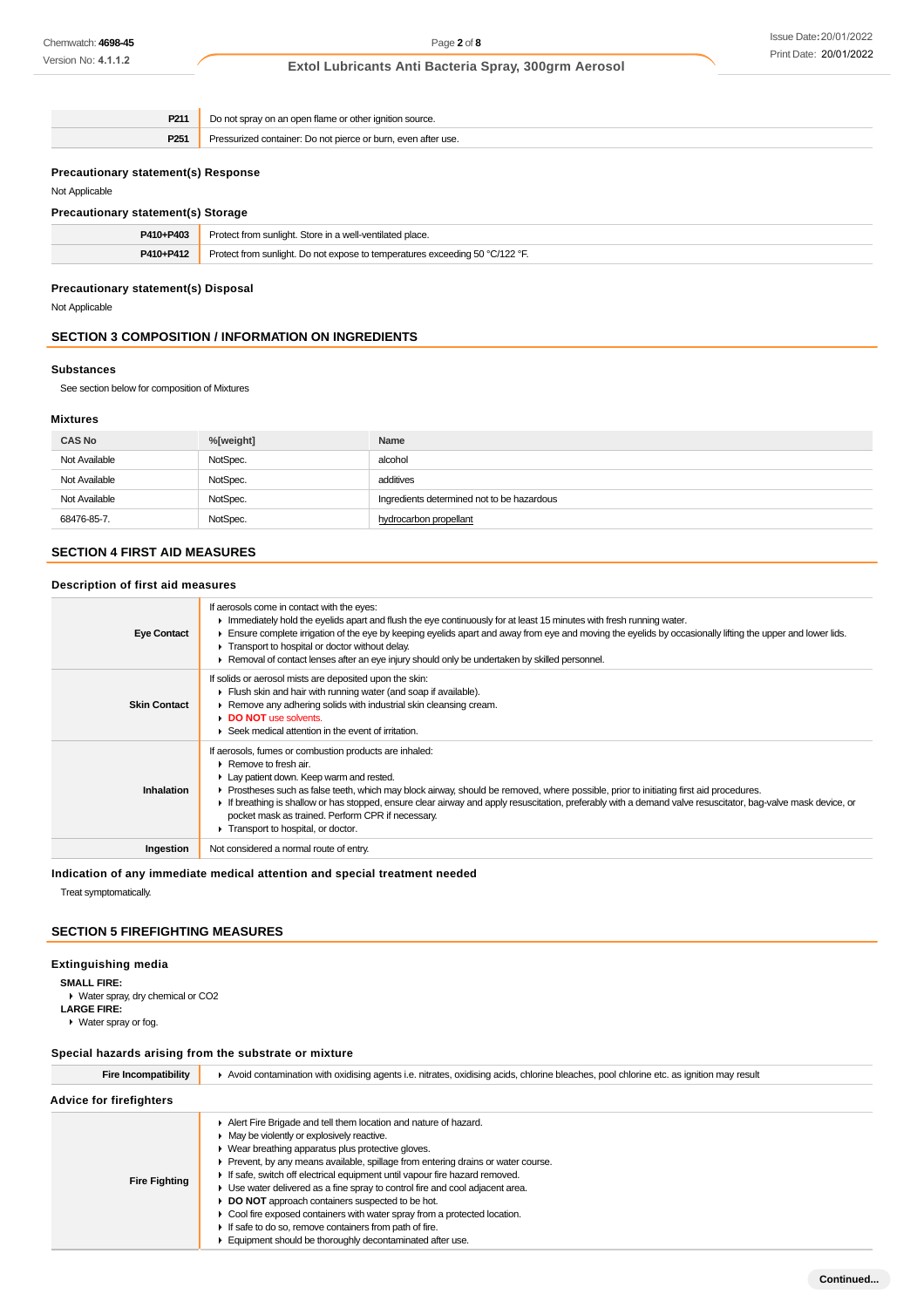| <b>Fire/Explosion Hazard</b> | Liquid and vapour are highly flammable.<br>Severe fire hazard when exposed to heat or flame.<br>• Vapour forms an explosive mixture with air.<br>Severe explosion hazard, in the form of vapour, when exposed to flame or spark.<br>• Vapour may travel a considerable distance to source of ignition.<br>Heating may cause expansion or decomposition with violent container rupture.<br>Aerosol cans may explode on exposure to naked flames.<br>▶ Rupturing containers may rocket and scatter burning materials.<br>Hazards may not be restricted to pressure effects.<br>• May emit acrid, poisonous or corrosive fumes.<br>Combustion products include:<br>carbon monoxide (CO)<br>carbon dioxide (CO2)<br>other pyrolysis products typical of burning organic material. |
|------------------------------|-------------------------------------------------------------------------------------------------------------------------------------------------------------------------------------------------------------------------------------------------------------------------------------------------------------------------------------------------------------------------------------------------------------------------------------------------------------------------------------------------------------------------------------------------------------------------------------------------------------------------------------------------------------------------------------------------------------------------------------------------------------------------------|
| <b>HAZCHEM</b>               | Not Applicable                                                                                                                                                                                                                                                                                                                                                                                                                                                                                                                                                                                                                                                                                                                                                                |

### **SECTION 6 ACCIDENTAL RELEASE MEASURES**

### **Personal precautions, protective equipment and emergency procedures** See section 8

# **Environmental precautions**

See section 12

### **Methods and material for containment and cleaning up**

| <b>Minor Spills</b> | Clean up all spills immediately.<br>۰.<br>Avoid breathing vapours and contact with skin and eyes.<br>• Wear protective clothing, impervious gloves and safety glasses.<br>• Shut off all possible sources of ignition and increase ventilation.<br>$\triangleright$ Wipe up.<br>If safe, damaged cans should be placed in a container outdoors, away from all ignition sources, until pressure has dissipated.<br>Undamaged cans should be gathered and stowed safely.                                                                                                                                                                                                                                                              |
|---------------------|-------------------------------------------------------------------------------------------------------------------------------------------------------------------------------------------------------------------------------------------------------------------------------------------------------------------------------------------------------------------------------------------------------------------------------------------------------------------------------------------------------------------------------------------------------------------------------------------------------------------------------------------------------------------------------------------------------------------------------------|
| <b>Major Spills</b> | • Clear area of personnel and move upwind.<br>Alert Fire Brigade and tell them location and nature of hazard.<br>• May be violently or explosively reactive.<br>• Wear breathing apparatus plus protective gloves.<br>• Prevent, by any means available, spillage from entering drains or water courses<br>▶ No smoking, naked lights or ignition sources.<br>$\blacktriangleright$ Increase ventilation.<br>$\triangleright$ Stop leak if safe to do so.<br>• Water spray or fog may be used to disperse / absorb vapour.<br>Absorb or cover spill with sand, earth, inert materials or vermiculite.<br>If safe, damaged cans should be placed in a container outdoors, away from ignition sources, until pressure has dissipated. |

Personal Protective Equipment advice is contained in Section 8 of the SDS.

### **SECTION 7 HANDLING AND STORAGE**

#### **Precautions for safe handling**

| Safe handling     | Avoid all personal contact, including inhalation.<br>• Wear protective clothing when risk of exposure occurs.<br>$\blacktriangleright$ Use in a well-ventilated area.<br>▶ Prevent concentration in hollows and sumps.<br>DO NOT enter confined spaces until atmosphere has been checked.<br>Avoid smoking, naked lights or ignition sources.<br>Avoid contact with incompatible materials.<br>• When handling, DO NOT eat, drink or smoke.<br>DO NOT incinerate or puncture aerosol cans.<br>DO NOT spray directly on humans, exposed food or food utensils.                                                                                                                         |
|-------------------|---------------------------------------------------------------------------------------------------------------------------------------------------------------------------------------------------------------------------------------------------------------------------------------------------------------------------------------------------------------------------------------------------------------------------------------------------------------------------------------------------------------------------------------------------------------------------------------------------------------------------------------------------------------------------------------|
| Other information | ► Keep dry to avoid corrosion of cans. Corrosion may result in container perforation and internal pressure may eject contents of can<br>Store in original containers in approved flammable liquid storage area.<br>DO NOT store in pits, depressions, basements or areas where vapours may be trapped.<br>• No smoking, naked lights, heat or ignition sources.<br>▶ Keep containers securely sealed. Contents under pressure.<br>Store away from incompatible materials.<br>Store in a cool, dry, well ventilated area.<br>$\blacktriangleright$ Avoid storage at temperatures higher than 40 deg C.<br>Store in an upright position.<br>Protect containers against physical damage. |
|                   | Conditions for safe storage, including any incompatibilities                                                                                                                                                                                                                                                                                                                                                                                                                                                                                                                                                                                                                          |
|                   | Aerosol dispenser.                                                                                                                                                                                                                                                                                                                                                                                                                                                                                                                                                                                                                                                                    |

| Suitable container      | Aerosol dispenser.<br>Check that containers are clearly labelled.                                                                                                                                     |
|-------------------------|-------------------------------------------------------------------------------------------------------------------------------------------------------------------------------------------------------|
| Storage incompatibility | Compressed gases may contain a large amount of kinetic energy over and above that potentially available from the energy of reaction produced by the gas in<br>chemical reaction with other substances |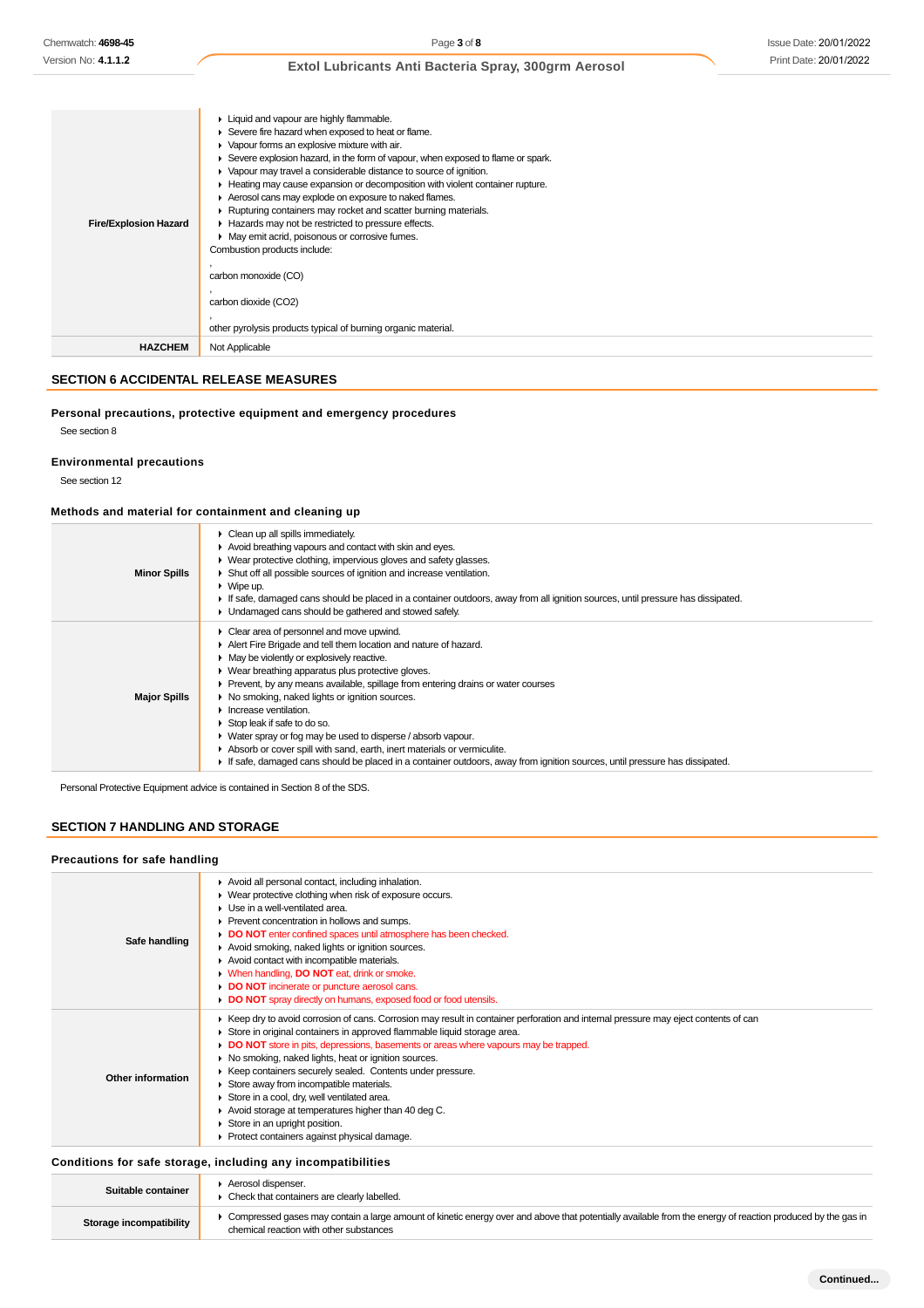### **SECTION 8 EXPOSURE CONTROLS / PERSONAL PROTECTION**

## **Control parameters**

### **OCCUPATIONAL EXPOSURE LIMITS (OEL)**

### **INGREDIENT DATA**

| Source                       | Ingredient                        | <b>Material name</b>          | <b>TWA</b> |                       | <b>STEL</b>   | Peak          | <b>Notes</b>  |
|------------------------------|-----------------------------------|-------------------------------|------------|-----------------------|---------------|---------------|---------------|
| Australia Exposure Standards | hydrocarbon propellant            | LPG (liquified petroleum gas) |            | 1800 mg/m3 / 1000 ppm | Not Available | Not Available | Not Available |
| <b>EMERGENCY LIMITS</b>      |                                   |                               |            |                       |               |               |               |
| Ingredient                   | <b>Material name</b>              |                               | TEEL-1     | TEEL-2                |               | TEEL-3        |               |
| hydrocarbon propellant       | Liquified petroleum gas; (L.P.G.) |                               | 65,000 ppm |                       | 2.30E+05 ppm  | 4.00E+05 ppm  |               |
|                              |                                   |                               |            |                       |               |               |               |
| Ingredient                   | <b>Original IDLH</b>              |                               |            | <b>Revised IDLH</b>   |               |               |               |

2,000 [LEL] ppm

| additives                                     | Not Available    | Not Available    |
|-----------------------------------------------|------------------|------------------|
| Ingredients determined not to<br>be hazardous | Not Available    | Not Available    |
| hydrocarbon propellant                        | 19,000 [LEL] ppm | $2,000$ [LEL] pr |

alcohol Not Available Not Available

#### **Exposure controls**

| Appropriate engineering<br>controls | Engineering controls are used to remove a hazard or place a barrier between the worker and the hazard. Well-designed engineering controls can be highly<br>effective in protecting workers and will typically be independent of worker interactions to provide this high level of protection.<br>The basic types of engineering controls are:<br>Process controls which involve changing the way a job activity or process is done to reduce the risk.<br>Enclosure and/or isolation of emission source which keeps a selected hazard "physically" away from the worker and ventilation that strategically "adds" and<br>"removes" air in the work environment. Ventilation can remove or dilute an air contaminant if designed properly. The design of a ventilation system must match<br>the particular process and chemical or contaminant in use.<br>Employers may need to use multiple types of controls to prevent employee overexposure.<br>General exhaust is adequate under normal conditions. If risk of overexposure exists, wear SAA approved respirator. Correct fit is essential to obtain adequate<br>protection. |
|-------------------------------------|----------------------------------------------------------------------------------------------------------------------------------------------------------------------------------------------------------------------------------------------------------------------------------------------------------------------------------------------------------------------------------------------------------------------------------------------------------------------------------------------------------------------------------------------------------------------------------------------------------------------------------------------------------------------------------------------------------------------------------------------------------------------------------------------------------------------------------------------------------------------------------------------------------------------------------------------------------------------------------------------------------------------------------------------------------------------------------------------------------------------------------|
| <b>Personal protection</b>          |                                                                                                                                                                                                                                                                                                                                                                                                                                                                                                                                                                                                                                                                                                                                                                                                                                                                                                                                                                                                                                                                                                                                  |
| Eye and face protection             | No special equipment for minor exposure i.e. when handling small quantities.<br>OTHERWISE: For potentially moderate or heavy exposures:<br>Safety glasses with side shields.<br>▶ NOTE: Contact lenses pose a special hazard; soft lenses may absorb irritants and ALL lenses concentrate them.                                                                                                                                                                                                                                                                                                                                                                                                                                                                                                                                                                                                                                                                                                                                                                                                                                  |
| Skin protection                     | See Hand protection below                                                                                                                                                                                                                                                                                                                                                                                                                                                                                                                                                                                                                                                                                                                                                                                                                                                                                                                                                                                                                                                                                                        |
| Hands/feet protection               | • No special equipment needed when handling small quantities.<br>▶ OTHERWISE:<br>For potentially moderate exposures:<br>▶ Wear general protective gloves, eg. light weight rubber gloves.<br>For potentially heavy exposures:<br>▶ Wear chemical protective gloves, eg. PVC. and safety footwear.                                                                                                                                                                                                                                                                                                                                                                                                                                                                                                                                                                                                                                                                                                                                                                                                                                |
| <b>Body protection</b>              | See Other protection below                                                                                                                                                                                                                                                                                                                                                                                                                                                                                                                                                                                                                                                                                                                                                                                                                                                                                                                                                                                                                                                                                                       |
| Other protection                    | The clothing worn by process operators insulated from earth may develop static charges far higher (up to 100 times) than the minimum ignition energies for<br>various flammable gas-air mixtures. This holds true for a wide range of clothing materials including cotton.<br>Avoid dangerous levels of charge by ensuring a low resistivity of the surface material worn outermost.<br>BRETHERICK: Handbook of Reactive Chemical Hazards.<br>No special equipment needed when handling small quantities.<br><b>OTHERWISE:</b><br>• Overalls.<br>Skin cleansing cream.<br>Eyewash unit.<br>• Do not spray on hot surfaces.                                                                                                                                                                                                                                                                                                                                                                                                                                                                                                       |
| <b>Thermal hazards</b>              | Not Available                                                                                                                                                                                                                                                                                                                                                                                                                                                                                                                                                                                                                                                                                                                                                                                                                                                                                                                                                                                                                                                                                                                    |
|                                     |                                                                                                                                                                                                                                                                                                                                                                                                                                                                                                                                                                                                                                                                                                                                                                                                                                                                                                                                                                                                                                                                                                                                  |

#### **Respiratory protection**

Type AX Filter of sufficient capacity. (AS/NZS 1716 & 1715, EN 143:2000 & 149:2001, ANSI Z88 or national equivalent)

Cartridge respirators should never be used for emergency ingress or in areas of unknown vapour concentrations or oxygen content. The wearer must be warned to leave the contaminated area immediately on detecting any odours through the respirator. The odour may indicate that the mask is not functioning properly, that the vapour concentration is too high, or that the mask is not properly fitted. Because of these limitations, only restricted use of cartridge respirators is considered appropriate.

Aerosols, in common with most vapours/ mists, should never be used in confined spaces without adequate ventilation. Aerosols, containing agents designed to enhance or mask smell, have triggered allergic reactions in predisposed individuals.

### **SECTION 9 PHYSICAL AND CHEMICAL PROPERTIES**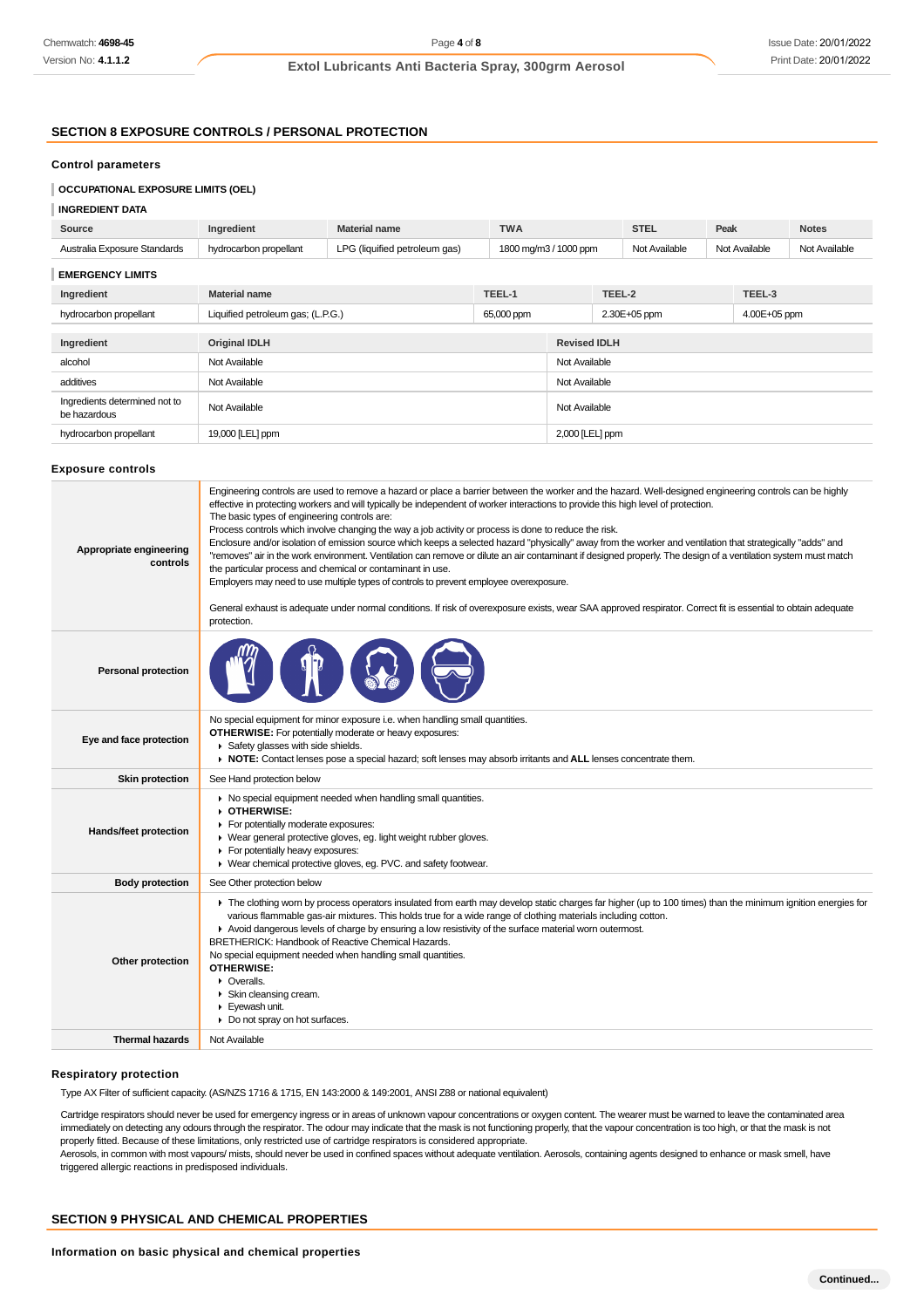| Appearance                                      | Supplied as an aerosol pack. Contents under PRESSURE. Contains highly flammable hydrocarbon propellant.<br>Clear liquid / spray; not miscible with water. |                                                   |                |
|-------------------------------------------------|-----------------------------------------------------------------------------------------------------------------------------------------------------------|---------------------------------------------------|----------------|
| <b>Physical state</b>                           | Compressed Gas                                                                                                                                            | Relative density (Water = 1)                      | 0.85           |
| Odour                                           | Not Available                                                                                                                                             | <b>Partition coefficient</b><br>n-octanol / water | Not Available  |
| <b>Odour threshold</b>                          | Not Available                                                                                                                                             | Auto-ignition temperature<br>$(^{\circ}C)$        | Not Available  |
| pH (as supplied)                                | Not Applicable                                                                                                                                            | Decomposition<br>temperature                      | Not Available  |
| Melting point / freezing<br>point (°C)          | Not Available                                                                                                                                             | <b>Viscosity (cSt)</b>                            | Not Available  |
| Initial boiling point and<br>boiling range (°C) | Not Available                                                                                                                                             | Molecular weight (g/mol)                          | Not Applicable |
| Flash point (°C)                                | $-30$                                                                                                                                                     | <b>Taste</b>                                      | Not Available  |
| <b>Evaporation rate</b>                         | Not Available                                                                                                                                             | <b>Explosive properties</b>                       | Not Available  |
| Flammability                                    | <b>HIGHLY FLAMMABLE.</b>                                                                                                                                  | <b>Oxidising properties</b>                       | Not Available  |
| Upper Explosive Limit (%)                       | 7.5                                                                                                                                                       | Surface Tension (dyn/cm or<br>$mN/m$ )            | Not Available  |
| Lower Explosive Limit (%)                       | 1.2                                                                                                                                                       | <b>Volatile Component (%vol)</b>                  | 90 approx      |
| Vapour pressure (kPa)                           | 379                                                                                                                                                       | Gas group                                         | Not Available  |
| Solubility in water (g/L)                       | Immiscible                                                                                                                                                | pH as a solution (1%)                             | Not Applicable |
| Vapour density (Air = 1)                        | Not Available                                                                                                                                             | VOC g/L                                           | Not Available  |

### **SECTION 10 STABILITY AND REACTIVITY**

| Reactivity                                 | See section 7                                                                                                                    |
|--------------------------------------------|----------------------------------------------------------------------------------------------------------------------------------|
| <b>Chemical stability</b>                  | Elevated temperatures.<br>Presence of open flame.<br>▶ Product is considered stable.<br>Hazardous polymerisation will not occur. |
| Possibility of hazardous<br>reactions      | See section 7                                                                                                                    |
| <b>Conditions to avoid</b>                 | See section 7                                                                                                                    |
| Incompatible materials                     | See section 7                                                                                                                    |
| <b>Hazardous decomposition</b><br>products | See section 5                                                                                                                    |

## **SECTION 11 TOXICOLOGICAL INFORMATION**

## **Information on toxicological effects**

| lung damage.                                                              | There is some evidence to suggest that the material can cause respiratory irritation in some persons. The body's response to such irritation can cause further                                                                                                                                                                                                                                                                                                                                                                                                                                                                                                                                                                                                                                                                                                               |
|---------------------------------------------------------------------------|------------------------------------------------------------------------------------------------------------------------------------------------------------------------------------------------------------------------------------------------------------------------------------------------------------------------------------------------------------------------------------------------------------------------------------------------------------------------------------------------------------------------------------------------------------------------------------------------------------------------------------------------------------------------------------------------------------------------------------------------------------------------------------------------------------------------------------------------------------------------------|
| Not normally a hazard due to physical form of product.                    |                                                                                                                                                                                                                                                                                                                                                                                                                                                                                                                                                                                                                                                                                                                                                                                                                                                                              |
| Spray mist may produce discomfort                                         | Entry into the blood-stream, through, for example, cuts, abrasions or lesions, may produce systemic injury with harmful effects. Examine the skin prior to the use                                                                                                                                                                                                                                                                                                                                                                                                                                                                                                                                                                                                                                                                                                           |
| Not considered to be a risk because of the extreme volatility of the gas. |                                                                                                                                                                                                                                                                                                                                                                                                                                                                                                                                                                                                                                                                                                                                                                                                                                                                              |
| Principal route of occupational exposure to the gas is by inhalation.     |                                                                                                                                                                                                                                                                                                                                                                                                                                                                                                                                                                                                                                                                                                                                                                                                                                                                              |
|                                                                           |                                                                                                                                                                                                                                                                                                                                                                                                                                                                                                                                                                                                                                                                                                                                                                                                                                                                              |
| <b>TOXICITY</b>                                                           | <b>IRRITATION</b>                                                                                                                                                                                                                                                                                                                                                                                                                                                                                                                                                                                                                                                                                                                                                                                                                                                            |
| Not Available                                                             | Not Available                                                                                                                                                                                                                                                                                                                                                                                                                                                                                                                                                                                                                                                                                                                                                                                                                                                                |
| <b>TOXICITY</b>                                                           | <b>IRRITATION</b>                                                                                                                                                                                                                                                                                                                                                                                                                                                                                                                                                                                                                                                                                                                                                                                                                                                            |
| Inhalation (mouse) LC50: >15.6-<17.9 mm/l/2hr> $^{[1]}$                   | Not Available                                                                                                                                                                                                                                                                                                                                                                                                                                                                                                                                                                                                                                                                                                                                                                                                                                                                |
| Inhalation (mouse) LC50: >15.6-<17.9 mm/l/2hr>[1]                         |                                                                                                                                                                                                                                                                                                                                                                                                                                                                                                                                                                                                                                                                                                                                                                                                                                                                              |
| Inhalation (mouse) LC50: 410000 ppm/2hr <sup>[1]</sup>                    |                                                                                                                                                                                                                                                                                                                                                                                                                                                                                                                                                                                                                                                                                                                                                                                                                                                                              |
| Inhalation (mouse) LC50: 410000 ppm/2hr <sup>[1]</sup>                    |                                                                                                                                                                                                                                                                                                                                                                                                                                                                                                                                                                                                                                                                                                                                                                                                                                                                              |
| Inhalation (rat) LC50: >800000 ppm15 min <sup>[1]</sup>                   |                                                                                                                                                                                                                                                                                                                                                                                                                                                                                                                                                                                                                                                                                                                                                                                                                                                                              |
|                                                                           | WARNING: Intentional misuse by concentrating/inhaling contents may be lethal.<br>Accidental ingestion of the material may be damaging to the health of the individual.<br>Considered an unlikely route of entry in commercial/industrial environments<br>There is some evidence to suggest that this material can cause inflammation of the skin on contact in some persons.<br>Open cuts, abraded or irritated skin should not be exposed to this material<br>of the material and ensure that any external damage is suitably protected.<br>There is some evidence to suggest that this material can cause eye irritation and damage in some persons.<br>Substance accumulation, in the human body, may occur and may cause some concern following repeated or long-term occupational exposure.<br><b>WARNING:</b> Aerosol containers may present pressure related hazards. |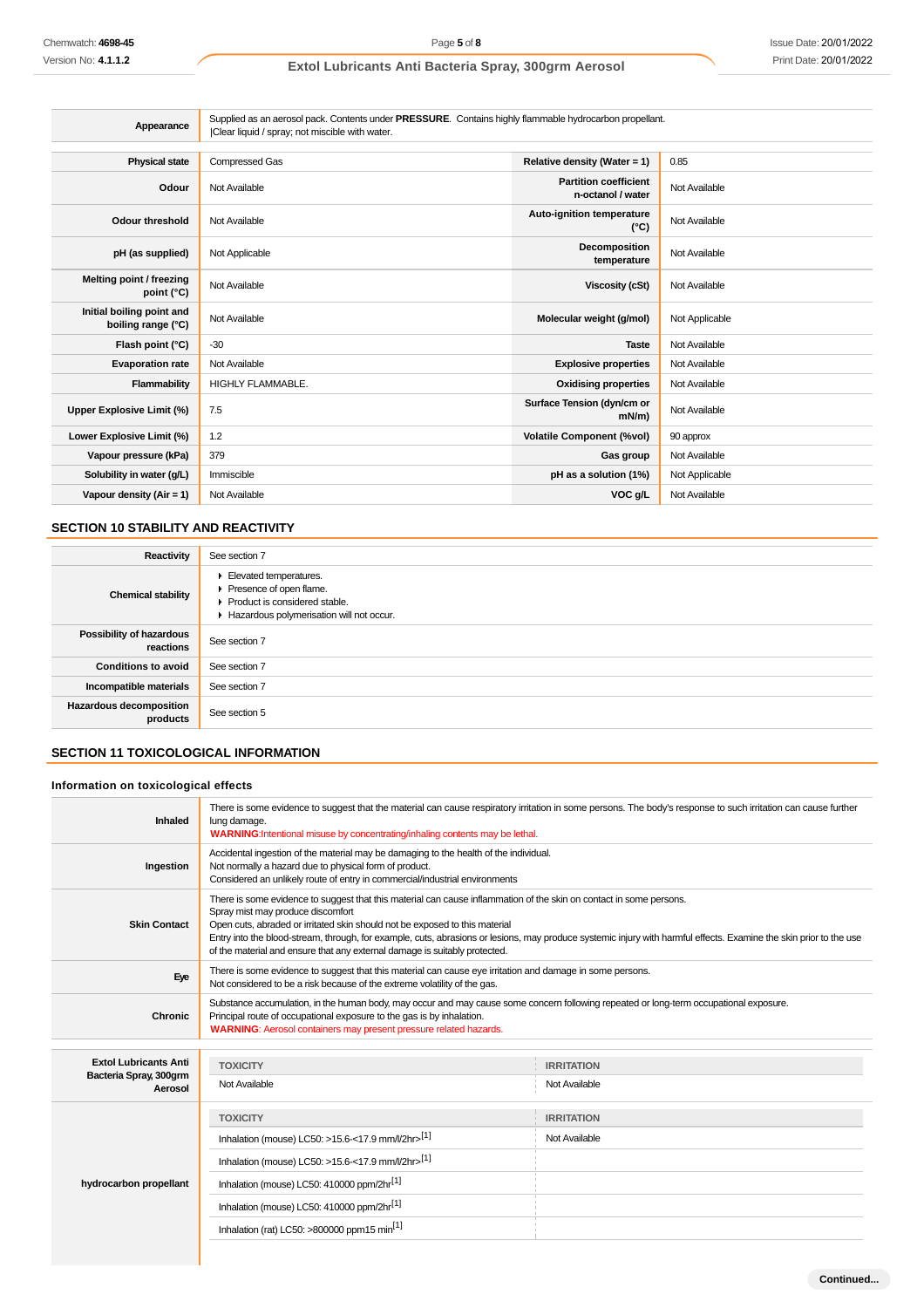| Inhalation (rat) LC50: >800000 ppm15 min <sup>[1]</sup>   |
|-----------------------------------------------------------|
| Inhalation (rat) LC50: 1354.944 mg/L15 min <sup>[1]</sup> |
| Inhalation (rat) LC50: 1355 mg/l15 min <sup>[1]</sup>     |
| Inhalation (rat) LC50: 1442.738 mg/L15 min <sup>[1]</sup> |
| Inhalation (rat) LC50: 1442.738 mg/L15 min <sup>[1]</sup> |
| Inhalation (rat) LC50: 1443 mg/l15 min <sup>[1]</sup>     |
| Inhalation (rat) LC50: 1443 mg/l15 min <sup>[1]</sup>     |
| Inhalation (rat) LC50: 570000 ppm15 min <sup>[1]</sup>    |
|                                                           |

| Inhalation (rat) LC50: >800000 ppm15 min <sup>[1]</sup><br>Inhalation (rat) LC50: 1354.944 mg/L15 min <sup>[1]</sup><br>Inhalation (rat) LC50: 1355 mg/l15 min <sup>[1]</sup><br>Inhalation (rat) LC50: 1442.738 mg/L15 min <sup>[1]</sup><br>Inhalation (rat) LC50: 1442.738 mg/L15 min <sup>[1]</sup><br>Inhalation (rat) LC50: 1443 mg/l15 min <sup>[1]</sup><br>Inhalation (rat) LC50: 1443 mg/l15 min <sup>[1]</sup><br>Inhalation (rat) LC50: 570000 ppm15 min <sup>[1]</sup><br>extracted from RTECS - Register of Toxic Effect of chemical Substances<br>No significant acute toxicological data identified in literature search.<br>inhalation of the gas | Extol Lubricants Anti Bacteria Spray, 300grm Aerosol<br>1. Value obtained from Europe ECHA Registered Substances - Acute toxicity 2.* Value obtained from manufacturer's SDS. Unless otherwise specified data<br>Carcinogenicity<br><b>Reproductivity</b> | $\circledcirc$                        | Print Date: 20/01/202                                                                                                                                                                                                                           |
|--------------------------------------------------------------------------------------------------------------------------------------------------------------------------------------------------------------------------------------------------------------------------------------------------------------------------------------------------------------------------------------------------------------------------------------------------------------------------------------------------------------------------------------------------------------------------------------------------------------------------------------------------------------------|-----------------------------------------------------------------------------------------------------------------------------------------------------------------------------------------------------------------------------------------------------------|---------------------------------------|-------------------------------------------------------------------------------------------------------------------------------------------------------------------------------------------------------------------------------------------------|
|                                                                                                                                                                                                                                                                                                                                                                                                                                                                                                                                                                                                                                                                    |                                                                                                                                                                                                                                                           |                                       |                                                                                                                                                                                                                                                 |
|                                                                                                                                                                                                                                                                                                                                                                                                                                                                                                                                                                                                                                                                    |                                                                                                                                                                                                                                                           |                                       |                                                                                                                                                                                                                                                 |
|                                                                                                                                                                                                                                                                                                                                                                                                                                                                                                                                                                                                                                                                    |                                                                                                                                                                                                                                                           |                                       |                                                                                                                                                                                                                                                 |
|                                                                                                                                                                                                                                                                                                                                                                                                                                                                                                                                                                                                                                                                    |                                                                                                                                                                                                                                                           |                                       |                                                                                                                                                                                                                                                 |
|                                                                                                                                                                                                                                                                                                                                                                                                                                                                                                                                                                                                                                                                    |                                                                                                                                                                                                                                                           |                                       |                                                                                                                                                                                                                                                 |
|                                                                                                                                                                                                                                                                                                                                                                                                                                                                                                                                                                                                                                                                    |                                                                                                                                                                                                                                                           |                                       |                                                                                                                                                                                                                                                 |
|                                                                                                                                                                                                                                                                                                                                                                                                                                                                                                                                                                                                                                                                    |                                                                                                                                                                                                                                                           |                                       |                                                                                                                                                                                                                                                 |
|                                                                                                                                                                                                                                                                                                                                                                                                                                                                                                                                                                                                                                                                    |                                                                                                                                                                                                                                                           |                                       |                                                                                                                                                                                                                                                 |
|                                                                                                                                                                                                                                                                                                                                                                                                                                                                                                                                                                                                                                                                    |                                                                                                                                                                                                                                                           |                                       |                                                                                                                                                                                                                                                 |
|                                                                                                                                                                                                                                                                                                                                                                                                                                                                                                                                                                                                                                                                    |                                                                                                                                                                                                                                                           |                                       |                                                                                                                                                                                                                                                 |
|                                                                                                                                                                                                                                                                                                                                                                                                                                                                                                                                                                                                                                                                    |                                                                                                                                                                                                                                                           |                                       |                                                                                                                                                                                                                                                 |
|                                                                                                                                                                                                                                                                                                                                                                                                                                                                                                                                                                                                                                                                    |                                                                                                                                                                                                                                                           |                                       |                                                                                                                                                                                                                                                 |
|                                                                                                                                                                                                                                                                                                                                                                                                                                                                                                                                                                                                                                                                    |                                                                                                                                                                                                                                                           |                                       |                                                                                                                                                                                                                                                 |
|                                                                                                                                                                                                                                                                                                                                                                                                                                                                                                                                                                                                                                                                    |                                                                                                                                                                                                                                                           |                                       |                                                                                                                                                                                                                                                 |
|                                                                                                                                                                                                                                                                                                                                                                                                                                                                                                                                                                                                                                                                    |                                                                                                                                                                                                                                                           | $\circledcirc$                        |                                                                                                                                                                                                                                                 |
|                                                                                                                                                                                                                                                                                                                                                                                                                                                                                                                                                                                                                                                                    | <b>STOT - Single Exposure</b>                                                                                                                                                                                                                             | $\circ$                               |                                                                                                                                                                                                                                                 |
|                                                                                                                                                                                                                                                                                                                                                                                                                                                                                                                                                                                                                                                                    | <b>STOT - Repeated Exposure</b>                                                                                                                                                                                                                           | $\circ$                               |                                                                                                                                                                                                                                                 |
|                                                                                                                                                                                                                                                                                                                                                                                                                                                                                                                                                                                                                                                                    |                                                                                                                                                                                                                                                           | $\circledcirc$                        |                                                                                                                                                                                                                                                 |
| <b>Test Duration (hr)</b>                                                                                                                                                                                                                                                                                                                                                                                                                                                                                                                                                                                                                                          | <b>Species</b>                                                                                                                                                                                                                                            | Value                                 | <b>Source</b>                                                                                                                                                                                                                                   |
| Not Applicable                                                                                                                                                                                                                                                                                                                                                                                                                                                                                                                                                                                                                                                     | Not Applicable                                                                                                                                                                                                                                            | Not Applicable                        | Not Applicable                                                                                                                                                                                                                                  |
|                                                                                                                                                                                                                                                                                                                                                                                                                                                                                                                                                                                                                                                                    | Extracted from 1. IUCLID Toxicity Data 2. Europe ECHA Registered Substances - Ecotoxicological Information - Aquatic Toxicity 3. EPIWIN Suite V3.12                                                                                                       |                                       |                                                                                                                                                                                                                                                 |
|                                                                                                                                                                                                                                                                                                                                                                                                                                                                                                                                                                                                                                                                    | (QSAR) - Aquatic Toxicity Data (Estimated) 4. US EPA, Ecotox database - Aquatic Toxicity Data 5. ECETOC Aquatic Hazard Assessment Data 6. NITE                                                                                                            |                                       |                                                                                                                                                                                                                                                 |
| (Japan) - Bioconcentration Data 7. METI (Japan) - Bioconcentration Data 8. Vendor Data                                                                                                                                                                                                                                                                                                                                                                                                                                                                                                                                                                             |                                                                                                                                                                                                                                                           |                                       |                                                                                                                                                                                                                                                 |
|                                                                                                                                                                                                                                                                                                                                                                                                                                                                                                                                                                                                                                                                    |                                                                                                                                                                                                                                                           |                                       |                                                                                                                                                                                                                                                 |
| Persistence: Water/Soil                                                                                                                                                                                                                                                                                                                                                                                                                                                                                                                                                                                                                                            | Persistence: Air                                                                                                                                                                                                                                          |                                       |                                                                                                                                                                                                                                                 |
| No Data available for all ingredients                                                                                                                                                                                                                                                                                                                                                                                                                                                                                                                                                                                                                              |                                                                                                                                                                                                                                                           | No Data available for all ingredients |                                                                                                                                                                                                                                                 |
|                                                                                                                                                                                                                                                                                                                                                                                                                                                                                                                                                                                                                                                                    |                                                                                                                                                                                                                                                           |                                       |                                                                                                                                                                                                                                                 |
|                                                                                                                                                                                                                                                                                                                                                                                                                                                                                                                                                                                                                                                                    |                                                                                                                                                                                                                                                           |                                       |                                                                                                                                                                                                                                                 |
| <b>Bioaccumulation</b>                                                                                                                                                                                                                                                                                                                                                                                                                                                                                                                                                                                                                                             |                                                                                                                                                                                                                                                           |                                       |                                                                                                                                                                                                                                                 |
| No Data available for all ingredients                                                                                                                                                                                                                                                                                                                                                                                                                                                                                                                                                                                                                              |                                                                                                                                                                                                                                                           |                                       |                                                                                                                                                                                                                                                 |
|                                                                                                                                                                                                                                                                                                                                                                                                                                                                                                                                                                                                                                                                    |                                                                                                                                                                                                                                                           |                                       |                                                                                                                                                                                                                                                 |
|                                                                                                                                                                                                                                                                                                                                                                                                                                                                                                                                                                                                                                                                    | <b>SECTION 12 ECOLOGICAL INFORMATION</b><br>Not Applicable                                                                                                                                                                                                | Legend:                               | <b>Aspiration Hazard</b><br>$\blacktriangleright$ - Data available but does not fill the criteria for classification<br>$\blacktriangleright$ - Data available to make classification<br>$\bigcirc$ – Data Not Available to make classification |

# **SECTION 12 ECOLOGICAL INFORMATION**

#### **Toxicity**

| Ingredient           | Endpoint       | Test Duration (hr)                                                                                                                                                                                                                                                                                                                                                                              | <b>Species</b> | Value          | Source         |
|----------------------|----------------|-------------------------------------------------------------------------------------------------------------------------------------------------------------------------------------------------------------------------------------------------------------------------------------------------------------------------------------------------------------------------------------------------|----------------|----------------|----------------|
| <b>Not Available</b> | Not Applicable | Not Applicable                                                                                                                                                                                                                                                                                                                                                                                  | Not Applicable | Not Applicable | Not Applicable |
| Legend:              |                | Extracted from 1. IUCLID Toxicity Data 2. Europe ECHA Registered Substances - Ecotoxicological Information - Aquatic Toxicity 3. EPIWIN Suite V3.12<br>(QSAR) - Aquatic Toxicity Data (Estimated) 4. US EPA, Ecotox database - Aquatic Toxicity Data 5. ECETOC Aquatic Hazard Assessment Data 6. NITE<br>(Japan) - Bioconcentration Data 7. METI (Japan) - Bioconcentration Data 8. Vendor Data |                |                |                |

#### **DO NOT** discharge into sewer or waterways.

### **Persistence and degradability**

| Ingredient | Persistence: Water/Soil               | Persistence: Air                      |
|------------|---------------------------------------|---------------------------------------|
|            | No Data available for all ingredients | No Data available for all ingredients |
|            |                                       |                                       |

### **Bioaccumulative potential**

| Ingredient       | <b>Bioaccumulation</b>                |
|------------------|---------------------------------------|
|                  | No Data available for all ingredients |
|                  |                                       |
| Mobility in soil |                                       |
| Ingredient       | <b>Mobility</b>                       |

### **SECTION 13 DISPOSAL CONSIDERATIONS**

#### **Waste treatment methods**

| • Consult State Land Waste Management Authority for disposal.<br>Discharge contents of damaged aerosol cans at an approved site.<br><b>Product / Packaging</b><br>Allow small quantities to evaporate.<br>disposal<br>DO NOT incinerate or puncture aerosol cans.<br>▶ Bury residues and emptied aerosol cans at an approved site. |  |
|------------------------------------------------------------------------------------------------------------------------------------------------------------------------------------------------------------------------------------------------------------------------------------------------------------------------------------|--|
|------------------------------------------------------------------------------------------------------------------------------------------------------------------------------------------------------------------------------------------------------------------------------------------------------------------------------------|--|

## **SECTION 14 TRANSPORT INFORMATION**

**Labels Required**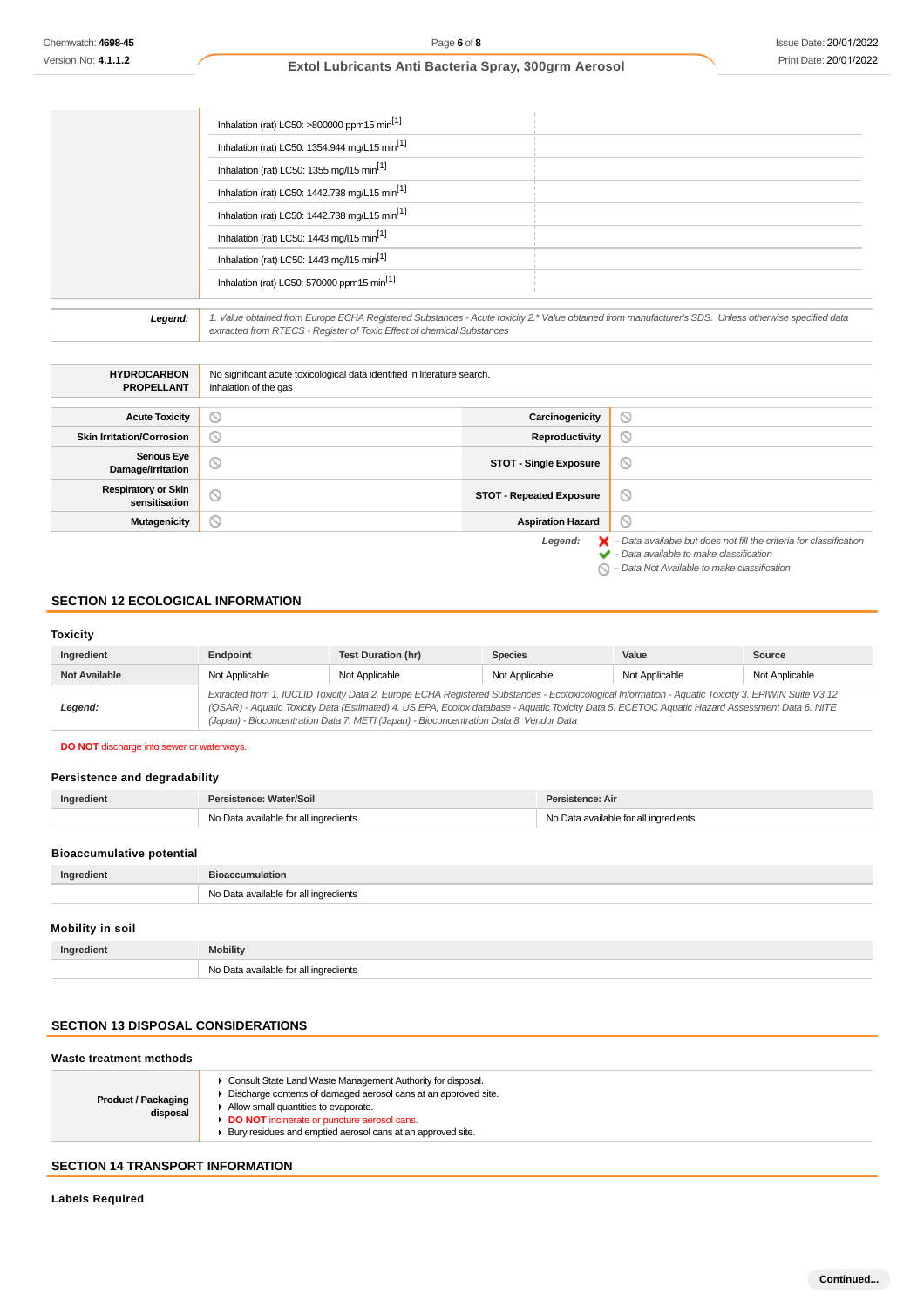| <b>Marine Pollutant</b>      | <b>NO</b>                                                              |  |
|------------------------------|------------------------------------------------------------------------|--|
| <b>HAZCHEM</b>               | Not Applicable                                                         |  |
| Land transport (ADG)         |                                                                        |  |
| <b>UN number</b>             | 1950                                                                   |  |
| UN proper shipping name      | <b>AEROSOLS</b>                                                        |  |
| Transport hazard class(es)   | Class<br>2.1<br>$\mathbb{R}^n$<br>Subrisk<br>Not Applicable            |  |
| Packing group                | Not Applicable                                                         |  |
| <b>Environmental hazard</b>  | Not Applicable                                                         |  |
| Special precautions for user | Special provisions<br>63 190 277 327 344<br>Limited quantity<br>1000ml |  |

### **Air transport (ICAO-IATA / DGR)**

| <b>UN number</b>             | 1950                                                                                                                                                                                                                                                                                        |                                                                                                                              |  |
|------------------------------|---------------------------------------------------------------------------------------------------------------------------------------------------------------------------------------------------------------------------------------------------------------------------------------------|------------------------------------------------------------------------------------------------------------------------------|--|
| UN proper shipping name      | Aerosols, flammable; Aerosols, flammable (engine starting fluid)                                                                                                                                                                                                                            |                                                                                                                              |  |
| Transport hazard class(es)   | <b>ICAO/IATA Class</b><br>2.1<br>ICAO / IATA Subrisk<br>Not Applicable<br>10L<br><b>ERG Code</b>                                                                                                                                                                                            |                                                                                                                              |  |
| Packing group                | Not Applicable                                                                                                                                                                                                                                                                              |                                                                                                                              |  |
| <b>Environmental hazard</b>  | Not Applicable                                                                                                                                                                                                                                                                              |                                                                                                                              |  |
| Special precautions for user | Special provisions<br>Cargo Only Packing Instructions<br>Cargo Only Maximum Qty / Pack<br>Passenger and Cargo Packing Instructions<br>Passenger and Cargo Maximum Qty / Pack<br>Passenger and Cargo Limited Quantity Packing Instructions<br>Passenger and Cargo Limited Maximum Qty / Pack | A145A167A802; A1A145A167A802<br>203<br>150 kg<br>203; Forbidden<br>75 kg; Forbidden<br>Y203; Forbidden<br>30 kg G; Forbidden |  |

### **Sea transport (IMDG-Code / GGVSee)**

| <b>UN number</b>             | 1950                                                                 |                                                |  |  |
|------------------------------|----------------------------------------------------------------------|------------------------------------------------|--|--|
| UN proper shipping name      | <b>AEROSOLS</b>                                                      |                                                |  |  |
| Transport hazard class(es)   | <b>IMDG Class</b><br>2.1<br>Not Applicable<br><b>IMDG Subrisk</b>    |                                                |  |  |
| <b>Packing group</b>         | Not Applicable                                                       |                                                |  |  |
| <b>Environmental hazard</b>  | Not Applicable                                                       |                                                |  |  |
| Special precautions for user | <b>EMS Number</b><br>Special provisions<br><b>Limited Quantities</b> | $F-D, S-U$<br>63 190 277 327 344 959<br>1000ml |  |  |

**Transport in bulk according to Annex II of MARPOL and the IBC code** Not Applicable

#### **SECTION 15 REGULATORY INFORMATION**

## **Safety, health and environmental regulations / legislation specific for the substance or mixture**

### **HYDROCARBON PROPELLANT(68476-85-7.) IS FOUND ON THE FOLLOWING REGULATORY LISTS**

| Australia Exposure Standards                                           | Australia Inventory of Chemical Substances (AICS)                                                                            |
|------------------------------------------------------------------------|------------------------------------------------------------------------------------------------------------------------------|
| Australia Hazardous Substances Information System - Consolidated Lists | International Air Transport Association (IATA) Dangerous Goods Regulations - Prohibited List<br>Passenger and Cargo Aircraft |

| <b>National Inventory</b> | <b>Status</b> |
|---------------------------|---------------|
| · AICS<br>Australie       |               |